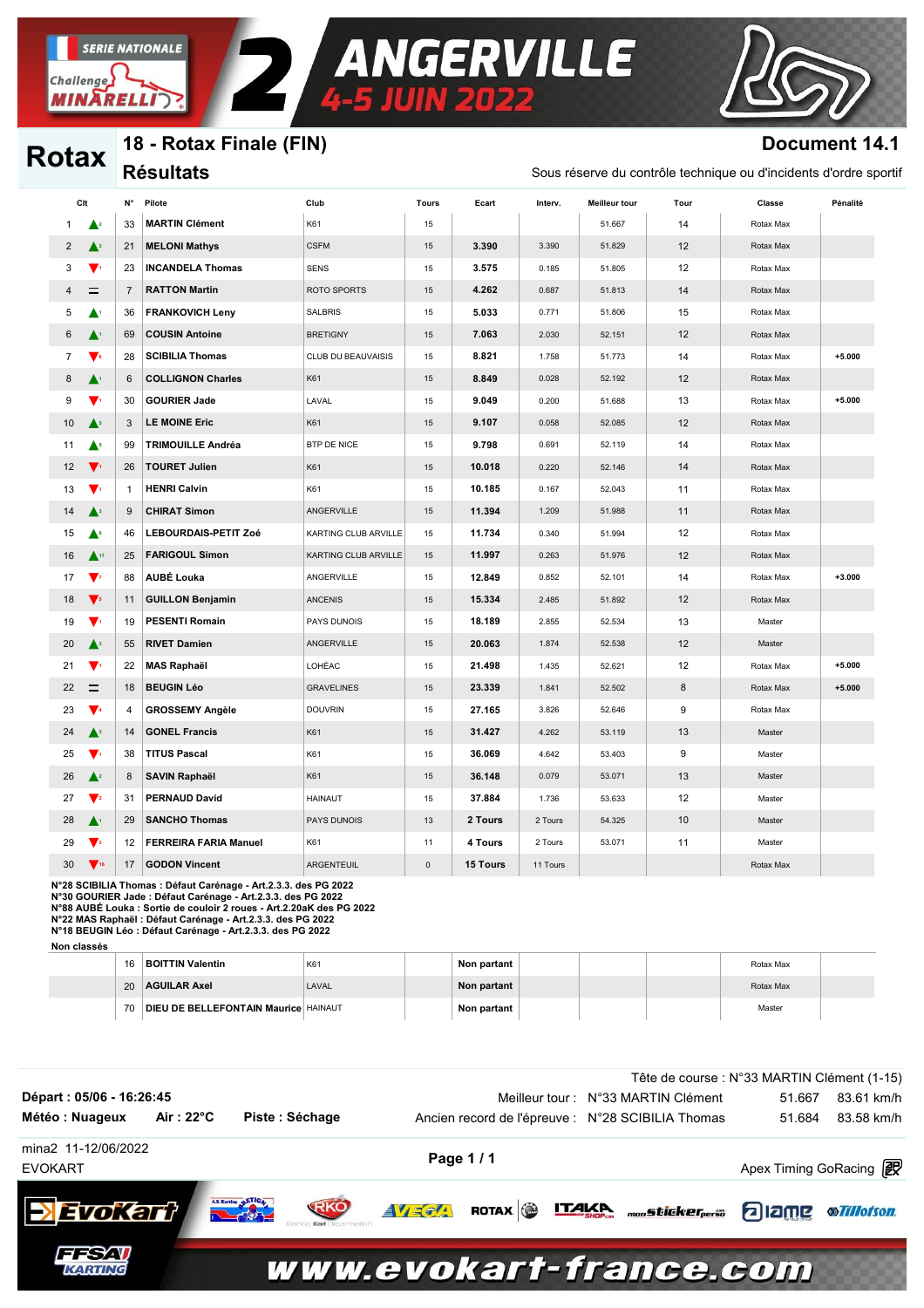

#### 19 - 145 Finale (FIN) **KFS 145 Résultats**

**SERIE NATIONALE** 

**MINARELLI** 

**Challenge** 

## **Document 26**

Sous réserve du contrôle technique ou d'incidents d'ordre sportif

| 1              | $\equiv$                      |                |                            |                            | Tours          | Ecart           | Interv. | Meilleur tour | Tour         | Pénalité  |
|----------------|-------------------------------|----------------|----------------------------|----------------------------|----------------|-----------------|---------|---------------|--------------|-----------|
|                |                               | 20             | <b>LEGUERRIER Rémi</b>     | <b>BRETIGNY</b>            | 15             |                 |         | 56.032        | 12           |           |
| 2              | $\blacktriangle^1$            | 29             | <b>SAGET Antoine</b>       | VAL DE LOIRE               | 15             | 0.426           | 0.426   | 56.086        | 9            |           |
| 3              | $\Psi$ <sub>1</sub>           | 31             | <b>RICHARD Florent</b>     | <b>RENNES</b>              | 15             | 0.511           | 0.085   | 55.940        | 12           |           |
| $\overline{4}$ | $=$                           | 19             | <b>GUILMAIN Alizée</b>     | <b>ACO</b>                 | 15             | 3.648           | 3.137   | 56.253        | 12           |           |
| 5              | AЭ                            | 44             | <b>HARAMI Walif</b>        | PLESSE RACING CLUB         | 15             | 4.651           | 1.003   | 55.989        | 10           |           |
| 6              | $=$                           | 12             | <b>DUTERTRE Elliott</b>    | <b>ACO</b>                 | 15             | 4.846           | 0.195   | 56.232        | 13           |           |
| $\overline{7}$ | $\blacktriangledown_2$        | $\overline{7}$ | <b>KERYJAOUEN Théau</b>    | <b>RENNES</b>              | 15             | 5.094           | 0.248   | 56.250        | 8            |           |
| 8              | $=$                           | 35             | <b>PANNETIER Vincent</b>   | <b>RENNES</b>              | 15             | 5.262           | 0.168   | 56.281        | 10           |           |
| 9              | $\equiv$                      | 91             | <b>ROCHER Louis</b>        | VAL DE LOIRE               | 15             | 7.833           | 2.571   | 56.496        | 12           |           |
| 10             | $\blacktriangle^9$            | 76             | <b>BAUDRY Vincent</b>      | <b>BRETIGNY</b>            | 15             | 11.016          | 3.183   | 56.110        | 12           |           |
| 11             | $\blacktriangle^4$            | 3              | <b>GINDRE Julian</b>       | <b>ANGERVILLE</b>          | 15             | 11.606          | 0.590   | 56.483        | 12           |           |
| 12             | $\triangle$ 16                | 15             | <b>BULLIER Kyllian</b>     | <b>BRETIGNY</b>            | 15             | 11.682          | 0.076   | 56.266        | 12           |           |
| 13             | $\blacktriangle$ <sup>3</sup> | 34             | <b>CHEVROLLIER Enzo</b>    | LAVAL                      | 15             | 12.225          | 0.543   | 56.410        | 15           |           |
| 14             | $\triangle$ 22                | 2              | <b>GALLET Romain</b>       | LAVAL                      | 15             | 13.413          | 1.188   | 56.034        | 11           |           |
| 15             | $\mathbf{V}$ <sub>5</sub>     | 23             | <b>DREUX Thomas</b>        | VAL DE LOIRE               | 15             | 13.588          | 0.175   | 56.509        | 14           |           |
| 16             | $\Psi$ 4                      | 30             | <b>VAILLANT Sacha</b>      | ANGERVILLE                 | 15             | 14.652          | 1.064   | 55.990        | 9            | $+10.000$ |
| 17             | $\blacktriangledown$ 6        | 27             | <b>CHAUSSIS Kévin</b>      | VAL DE LOIRE               | 15             | 14.779          | 0.127   | 56.675        | 6            |           |
| 18             | $\Psi$ <sub>1</sub>           | 61             | <b>THOMAS Fabien</b>       | LAVAL                      | 15             | 14.860          | 0.081   | 56.603        | 12           |           |
| 19             | $\blacktriangle$ 1            | 28             | <b>LABAT Nicolas</b>       | <b>BRETIGNY</b>            | 15             | 15.789          | 0.929   | 56.674        | 15           |           |
| 20             | $\blacktriangle^3$            | 8              | <b>MENARD Arnaud</b>       | <b>ANGERVILLE</b>          | 15             | 18.537          | 2.748   | 56.671        | 11           |           |
| 21             | $\triangle$ 14                | 21             | <b>MENARD Ewen</b>         | <b>ANCENIS</b>             | 15             | 20.921          | 2.384   | 56.805        | 14           |           |
| 22             | $\triangle$ 12                | 11             | <b>DUVAL Axel</b>          | LAVAL                      | 15             | 21.964          | 1.043   | 56.674        | 13           |           |
| 23             | $\blacktriangle$ 1            | 17             | <b>BULLIER Arnaud</b>      | <b>BRETIGNY</b>            | 15             | 23.787          | 1.823   | 56.788        | 10           |           |
| 24             | $\blacktriangle^1$            | 43             | <b>POMIE Paul</b>          | <b>MONTPELLIER OCCITAN</b> | 15             | 23.838          | 0.051   | 56.545        | 11           |           |
| 25             | $\Psi$ <sub>18</sub>          | $\mathbf{1}$   | <b>LELLIG Maxime</b>       | <b>RENNES</b>              | 15             | 24.237          | 0.399   | 56.277        | 12           |           |
| 26             | A <sub>5</sub>                | 32             | <b>GUINEBRETIERE Yohan</b> | <b>ANCENIS</b>             | 15             | 24.539          | 0.302   | 56.606        | 15           | $+5.000$  |
| 27             | $\triangle$ <sup>5</sup>      | 6              | <b>JOSSAND Kellian</b>     | PLESSE RACING CLUB         | 15             | 25.016          | 0.477   | 56.810        | 14           |           |
| 28             | $V_{7}$                       | 99             | <b>HERRY Louis</b>         | <b>ACO</b>                 | 15             | 25.103          | 0.087   | 56.729        | 11           | $+5.000$  |
| 29             | $\mathbf{V}^2$                | 33             | <b>SEDAN Julien</b>        | ANGERVILLE                 | 15             | 28.640          | 3.537   | 56.909        | 10           | $+5.000$  |
| 30             | $\Psi$ <sub>1</sub>           | 77             | <b>LUBIN Aurélien</b>      | <b>RENNES</b>              | 15             | 30.790          | 2.150   | 57.337        | 9            |           |
| 31             | $\Psi$ <sub>1</sub>           | 4              | <b>TEXIER Aurélien</b>     | PLESSE RACING CLUB         | 15             | 34.318          | 3.528   | 56.681        | 13           |           |
| 32             | $\Psi$ 14                     | 22             | <b>PEIGNEY Fabien</b>      | <b>BRETIGNY</b>            | 15             | 39.139          | 4.821   | 57.202        | 11           |           |
| 33             | $\Psi$ 11                     | 96             | <b>POIDEVIN Estelle</b>    | <b>BRETIGNY</b>            | $\overline{7}$ | 8 Tours         | 8 Tours | 57.245        | 5            |           |
| 34             | $\Psi$ 21                     | 60             | <b>PRIOUL Anaïs</b>        | <b>ACO</b>                 | $\overline{2}$ | <b>13 Tours</b> | 5 Tours | 1:00.084      | $\mathbf{1}$ | $+5.000$  |
| 35             | $\blacktriangledown_2$        | 25             | <b>HOURY Matéo</b>         | <b>ASA DU BERRY</b>        | $\Omega$       | 15 Tours        | 2 Tours |               |              |           |

N°30 VAILLANT Sacha : Sortie de couloir 4 roues - Art.2.20aK des PG 2022 N°32 GUINEBRETIERE Yohan : Défaut Carénage - Art.2.3.3. des PG 2022 N°99 HERRY Louis : Défaut Carénage - Art.2.3.3. des PG 2022 N°33 SEDAN Julien : Défaut Carénage - Art.2.3.3. des PG 2022 N°60 PRIOUL Anaïs : Défaut Carénage - Art.2.3.3. des PG 2022

| 36                                                            | $\blacksquare$ 10 | <b>72</b> | LE DEZ Thomas | ANGERVILLE | Dèclassement |  | 56.832 |  | 5.000 |
|---------------------------------------------------------------|-------------------|-----------|---------------|------------|--------------|--|--------|--|-------|
| N°72 LE DEZ Thomas : Défaut Carénage - Art.2.3.3. des PG 2022 |                   |           |               |            |              |  |        |  |       |

N°72 LE DEZ Thomas : Disqualification de la finale - Art. 2.15 des PG 2022

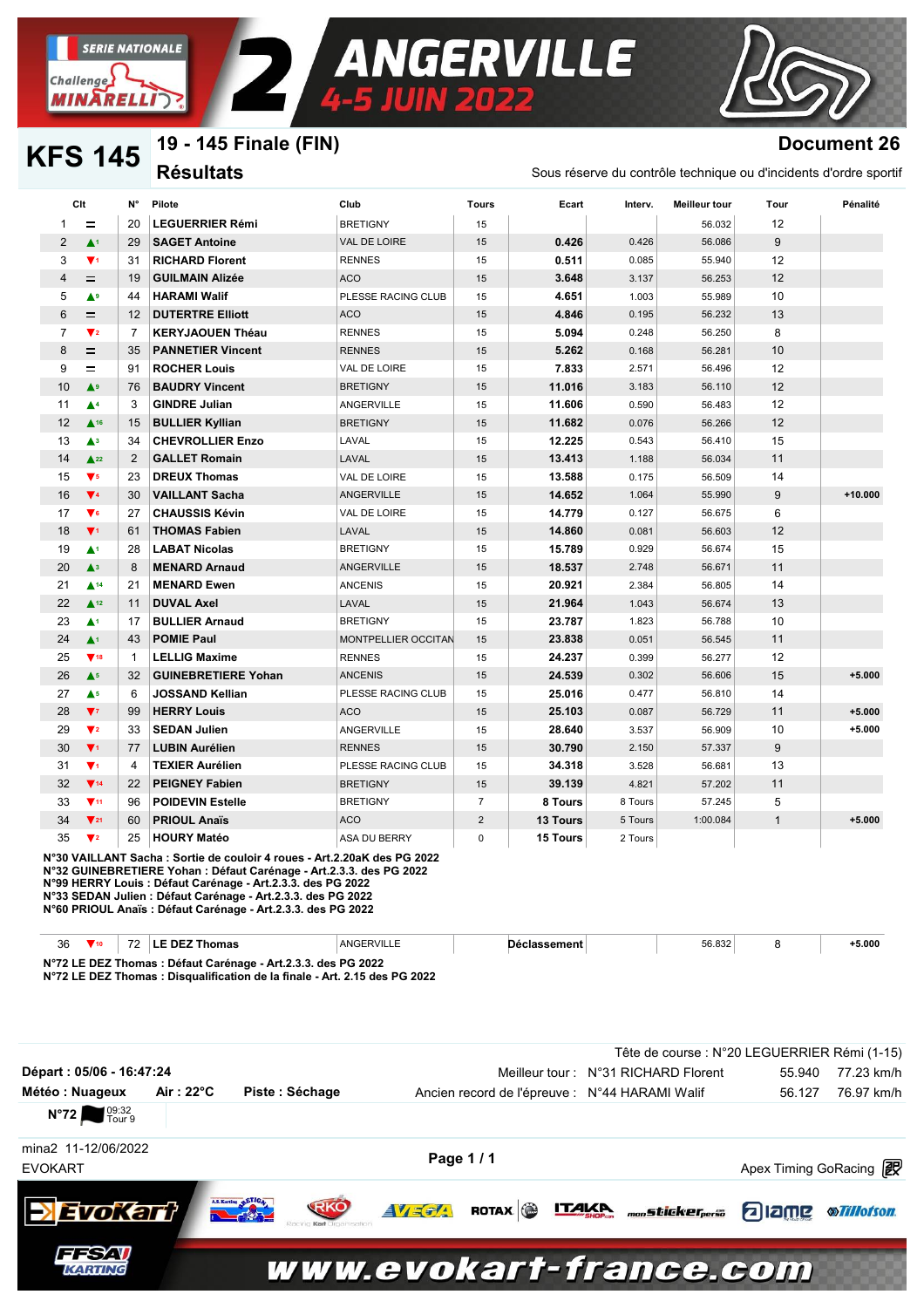

**KFS 160** 

## 17 - 160 Finale (FIN)

**Résultats** 

# **Document 14**

Sous réserve du contrôle technique ou d'incidents d'ordre sportif

|                | Clt                                | N°             | Pilote                        | Club            | <b>Tours</b>            | Ecart           | Interv. | <b>Meilleur tour</b> | Tour            | Pénalité  |
|----------------|------------------------------------|----------------|-------------------------------|-----------------|-------------------------|-----------------|---------|----------------------|-----------------|-----------|
| 1              | $\blacktriangle$ 2                 | 50             | <b>LAUSTRIAT Guillaume</b>    | <b>BRETIGNY</b> | 15                      |                 |         | 57.004               | 11              |           |
| $\overline{c}$ | $\triangle^2$                      | $\overline{7}$ | <b>GONCE Alexis</b>           | <b>ANCENIS</b>  | 15                      | 0.243           | 0.243   | 57.050               | 10 <sup>1</sup> |           |
| 3              | $\triangle^2$                      | 46             | <b>DREVET Marc</b>            | <b>BRETIGNY</b> | 15                      | 0.648           | 0.405   | 56.784               | 14              |           |
| 4              | $\blacktriangledown_3$             | 9              | <b>CHATEAUNEUF Franck</b>     | ROUEN 76        | 15                      | 2.464           | 1.816   | 57.016               | 11              |           |
| 5              | ▲                                  | 73             | <b>FORGES Thomas</b>          | <b>ESR</b>      | 15                      | 2.970           | 0.506   | 57.077               | 14              |           |
| 6              | $\triangle^6$                      | 74             | <b>PICARD Arnaud</b>          | <b>ESR</b>      | 15                      | 3.047           | 0.077   | 56.943               | 6               |           |
| 7              | ▲▲                                 | 77             | <b>BOULTE Benjamin</b>        | ESR             | 15                      | 5.356           | 2.309   | 57.115               | 13              |           |
| 8              | $=$                                | 28             | <b>VIVIER Martin</b>          | <b>ACO</b>      | 15                      | 7.306           | 1.950   | 57.283               | 15              |           |
| 9              | $\blacktriangledown_2$             | 29             | <b>FOUASSIER Quentin</b>      | <b>ACO</b>      | 15                      | 7.436           | 0.130   | 56.920               | 11              | $+5.000$  |
| 10             | $\blacktriangle^4$                 | 72             | <b>GALLIENNE Mickael</b>      | <b>ESR</b>      | 15                      | 8.813           | 1.377   | 57.324               | 8               |           |
| 11             | $\triangle^2$                      | 51             | <b>CAMUS Guillaume</b>        | <b>ESR</b>      | 15                      | 10.255          | 1.442   | 57.296               | 14              |           |
| 12             | $\triangle$ 14                     | 11             | <b>PEROCHEAU Grégoire</b>     | VAL DE LOIRE    | 15                      | 10.461          | 0.206   | 57.208               | 13              |           |
| 13             | $\triangle$ <sup>14</sup>          | 3              | <b>DESGARDIN Romain</b>       | <b>CSFM</b>     | 15                      | 11.441          | 0.980   | 57.147               | 14              |           |
| 14             | $\blacktriangledown_4$             | 53             | <b>MICHAU Hervé</b>           | <b>ESR</b>      | 15                      | 12.752          | 1.311   | 57.065               | 12              | $+5.000$  |
| 15             | $\blacktriangledown$ <sub>13</sub> | 45             | <b>LE CLAINCHE Gaël</b>       | <b>RENNES</b>   | 15                      | 13.987          | 1.235   | 57.072               | 14              |           |
| 16             | $\blacktriangle^3$                 | 58             | <b>BAILLON Terry</b>          | <b>ESR</b>      | 15                      | 14.552          | 0.565   | 57.612               | $\overline{7}$  |           |
| 17             | $\blacktriangledown_2$             | 8              | <b>LE COZ Erwan</b>           | <b>RENNES</b>   | 15                      | 15.083          | 0.531   | 57.684               | 8               |           |
| 18             | $\blacktriangledown_2$             | 21             | <b>PETTINA Sébastien</b>      | <b>BRETIGNY</b> | 15                      | 16.144          | 1.061   | 57.644               | 11              |           |
| 19             | $\blacktriangledown_2$             | 90             | <b>GUILLOT Yoan</b>           | ANGERVILLE      | 15                      | 17.286          | 1.142   | 57.723               | 15              |           |
| 20             | $\blacktriangle^s$                 | 22             | <b>CHMIELOWSKI Luc</b>        | ANGERVILLE      | 15                      | 20.734          | 3.448   | 57.645               | $\overline{4}$  |           |
| 21             | $\triangle^2$                      | 47             | <b>GUINES Vincent</b>         | LOHÉAC          | 15                      | 21.318          | 0.584   | 57.554               | 13              | $+5.000$  |
| 22             | $\triangle^2$                      | 5              | <b>TAILLANDIER Hugues</b>     | LAVAL           | 15                      | 24.986          | 3.668   | 58.164               | 12              |           |
| 23             | $\mathbf{V}$ <sub>2</sub>          | 30             | <b>HOUGET Steeve</b>          | <b>BRETIGNY</b> | 15                      | 35.638          | 10.652  | 57.762               | 13              | $+5.000$  |
| 24             | $\blacktriangle^1$                 | 27             | <b>BELLANGER Romain</b>       | <b>ACO</b>      | 15                      | 40.241          | 4.603   | 58.530               | 11              |           |
| 25             | $\blacktriangledown_3$             | 33             | <b>CHEVALIER Jean-Bernard</b> | LAVAL           | 15                      | 40.279          | 0.038   | 58.206               | 6               |           |
| 26             | $\blacktriangledown$ 8             | 59             | <b>SILVESTRI François</b>     | <b>ESR</b>      | 13                      | 2 Tours         | 2 Tours | 57.755               | 10              | $+10.000$ |
| 27             | $\nabla$ <sub>18</sub>             | 19             | <b>BEAUD Marty</b>            | <b>ANCENIS</b>  | $\overline{\mathbf{4}}$ | 11 Tours        | 9 Tours | 57.402               | 4               |           |
| 28             | $\blacktriangledown$ 8             | 14             | <b>DUVAL Jonathan</b>         | LAVAL           | $\mathbf{0}$            | <b>15 Tours</b> | 4 Tours |                      |                 |           |

ANGERVILLE

N°29 FOUASSIER Quentin : Défaut Carénage - Art.2.3.3. des PG 2022

N°53 MICHAU Hervé : Défaut Carénage - Art.2.3.3. des PG 2022

N°47 GUINES Vincent : Défaut Carénage - Art.2.3.3. des PG 2022 N°30 HOUGET Steeve : Défaut Carénage - Art.2.3.3. des PG 2022

N°59 SILVESTRI François : Sortie de couloir 4 roues - Art.2.20aK des PG 2022

|                          |            | Tête de course : N°9 CHATEAUNEUF Franck (1-2) / N°50 LAUSTRIAT Guillaume (3-13) / N°7 GONCE Alexis (14-14) / N°50 LAUSTRIAT Guillaume |            |  |                                                                  |                        | $(15-15)$          |
|--------------------------|------------|---------------------------------------------------------------------------------------------------------------------------------------|------------|--|------------------------------------------------------------------|------------------------|--------------------|
| Départ: 05/06 - 16:04:00 |            |                                                                                                                                       |            |  | Meilleur tour: N°46 DREVET Marc                                  | 56.784                 | 76.08 km/h         |
| Météo : Nuageux          | Air : 18°C | Piste: Séchage                                                                                                                        |            |  | Ancien record de l'épreuve : N°46 DREVET Marc                    | 57.029                 | 75.75 km/h         |
| N°59 13:00               |            |                                                                                                                                       |            |  |                                                                  |                        |                    |
| mina2 11-12/06/2022      |            |                                                                                                                                       | Page 1/1   |  |                                                                  |                        |                    |
| <b>EVOKART</b>           |            |                                                                                                                                       |            |  |                                                                  | Apex Timing GoRacing 2 |                    |
| <b>Evokart</b>           |            | A.S. Karting & ETICAL<br>RKO                                                                                                          | $AV = 7/4$ |  | ROTAX <b>&amp; ITAKA</b> <sub>mon</sub> sticker <sub>perso</sub> | <b>aliame</b>          | <b>®Tillotson.</b> |
| 77SZV<br>KARTING         |            | www.evokart-france.com                                                                                                                |            |  |                                                                  |                        |                    |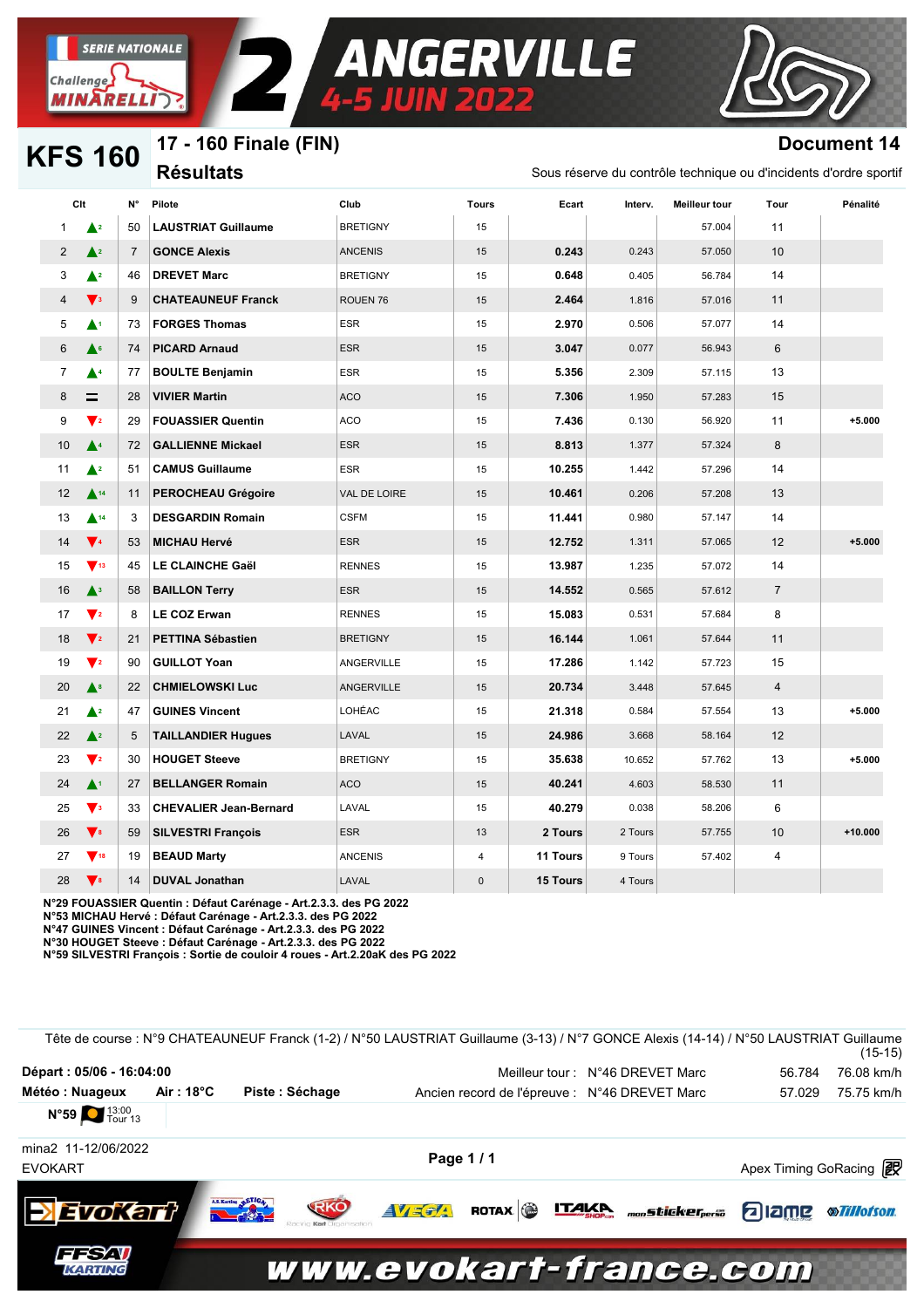

**SERIE NATIONALE** 

#### 20 - DD2 Finale (FIN) D<sub>D</sub><sub>2</sub>

## **Document 14**

**Résultats** 

Sous réserve du contrôle technique ou d'incidents d'ordre sportif

|                | Clt                             | N°             | Pilote                     | Club                      | <b>Tours</b>   | Ecart    | Interv. | <b>Meilleur tour</b> | Tour           | Classe                      |
|----------------|---------------------------------|----------------|----------------------------|---------------------------|----------------|----------|---------|----------------------|----------------|-----------------------------|
| $\mathbf{1}$   | $\blacktriangle^4$              | 18             | <b>DURAND François</b>     | ORLÉANS                   | 15             |          |         | 51.746               | 14             | Gentleman                   |
| $\overline{2}$ | $\blacktriangle^2$              | 33             | <b>MOREAU Kévin</b>        | ROTO SPORTS               | 15             | 2.135    | 2.135   | 51.897               | 10             | Master                      |
| 3              | $\triangle$ <sup>3</sup>        | 57             | <b>TINERT Thierry</b>      | ORLÉANS                   | 15             | 4.860    | 2.725   | 51.950               | 14             | Gentleman                   |
| $\overline{4}$ | $\Psi$                          | 88             | <b>BRUNET Marc</b>         | ANGERVILLE                | 15             | 5.195    | 0.335   | 51.775               | 13             | Gentleman                   |
| 5              | $\blacktriangle^2$              | 25             | <b>TULIER Frank</b>        | <b>BEAUVAISIS</b>         | 15             | 5.414    | 0.219   | 51.922               | 13             | Gentleman                   |
| 6              | $\blacktriangle^3$              | 6              | <b>FENOLLAR Vincent</b>    | <b>CLUB DU BEAUVAISIS</b> | 15             | 7.982    | 2.568   | 52.110               | 10             | Gentleman                   |
| $\overline{7}$ | $\blacktriangle^{\mathfrak{s}}$ | 12             | <b>VITORINO Ricardo</b>    | <b>ACO</b>                | 15             | 12.275   | 4.293   | 52.201               | 14             | Gentleman                   |
| 8              | $\blacktriangle^2$              | 22             | <b>BOURILLON Hugo</b>      | <b>SAINT QUENTIN</b>      | 15             | 14.141   | 1.866   | 52.564               | 14             | DD <sub>2</sub>             |
| 9              | $\triangle^2$                   | $\overline{7}$ | <b>CILLIERRE Yann</b>      | KARTLAND                  | 15             | 19.345   | 5.204   | 52.854               | 10             | Master                      |
| 10             | $\sqrt{8}$                      | 21             | <b>HUBLET Axel</b>         | <b>SAINT AMAND</b>        | 11             | 4 Tours  | 4 Tours | 51.891               | 10             | DD <sub>2</sub>             |
| 11             | $\Psi$ 10                       | 9              | <b>ESTEVES VIEIRA Axel</b> | ACO                       | 10             | 5 Tours  | 1 Tour  | 52.133               | $\overline{7}$ | DD <sub>2</sub>             |
| 12             | $\sqrt{4}$                      | 23             | <b>WASTEELS Christophe</b> | <b>DOUVRIN</b>            | $\overline{4}$ | 11 Tours | 6 Tours | 53.109               | $\overline{4}$ | D <sub>D</sub> <sub>2</sub> |

ANGERVILLE